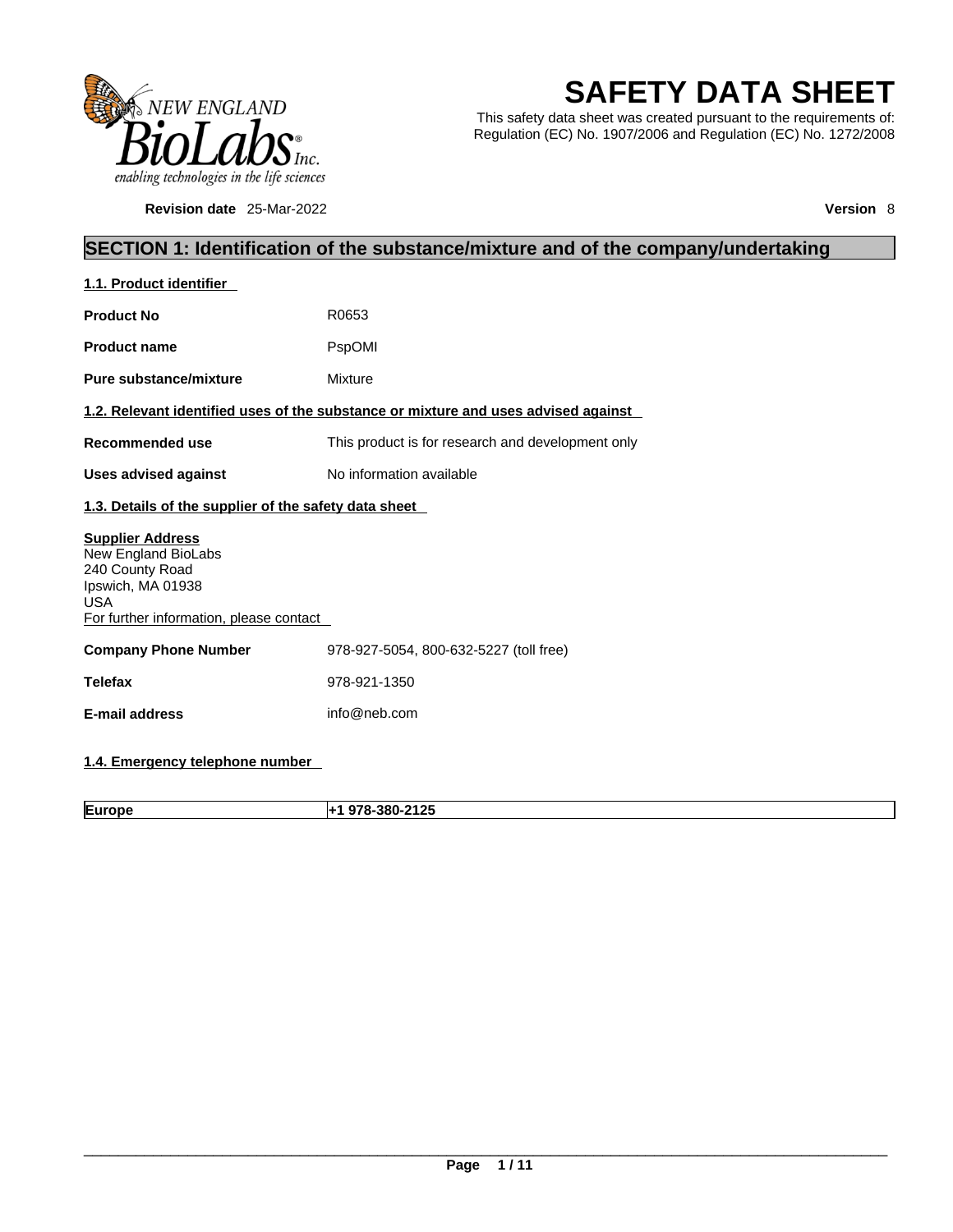#### **SECTION 2: Hazards identification**

#### **2.1. Classification of the substance or mixture**

*Regulation (EC) No 1272/2008*  This mixture is classified as not hazardous according to regulation (EC) 1272/2008 [CLP]

#### **2.2. Label elements**

This mixture is classified as not hazardous according to regulation (EC) 1272/2008 [CLP]

#### **Hazard statements**

This mixture is classified as not hazardous according to regulation (EC) 1272/2008 [CLP] EUH210 - Safety data sheet available on request

#### **2.3. Other hazards**

No information available.

### **SECTION 3: Composition/information on ingredients**

#### **3.1 Substances**

Not applicable

#### **3.2 Mixtures**

| Chemical  | Weight-% | <b>REACH</b> registration | EC No     | Classification according | Specific       |   | <b>IM-Factol M-Factor</b> |
|-----------|----------|---------------------------|-----------|--------------------------|----------------|---|---------------------------|
| name      |          | number                    |           | to Regulation (EC) No.   | concentratio   |   | (long-ter                 |
|           |          |                           |           | 1272/2008 [CLP]          | In limit (SCL) |   | m)                        |
| Sodium    | $1 - 5$  | No data available         | 231-598-3 | No data available        | $\blacksquare$ | - |                           |
| Chloride  |          |                           |           |                          |                |   |                           |
| 7647-14-5 |          |                           |           |                          |                |   |                           |

#### **Full text of H- and EUH-phrases: see section 16**

#### *Acute Toxicity Estimate*

If LD50/LC50 data is not available or does not correspond to the classification category, then the appropriate conversion value from CLP Annex I, Table 3.1.2, is used to calculate the acute toxicity estimate (ATEmix) for classifying a mixture based on its components

| Chemical name                |      | Oral LD50 mg/kg  Dermal LD50 mg/kg  Inhalation LC50 - 4   Inhalation LC50 - 4   Inhalation LC50 - 4 | mg/L              | hour - dust/mist - $\vert$ hour - vapor - mg/L $\vert$ hour - gas - ppm |                   |
|------------------------------|------|-----------------------------------------------------------------------------------------------------|-------------------|-------------------------------------------------------------------------|-------------------|
| Sodium Chloride<br>7647-14-5 | 3000 | 10000                                                                                               | No data available | No data available                                                       | No data available |

### **SECTION 4: First aid measures**

### **4.1. Description of first aid measures**

**Inhalation** Remove to fresh air.

**Eye contact** Rinse thoroughly with plenty of water for at least 15 minutes, lifting lower and upper eyelids. Consult a physician.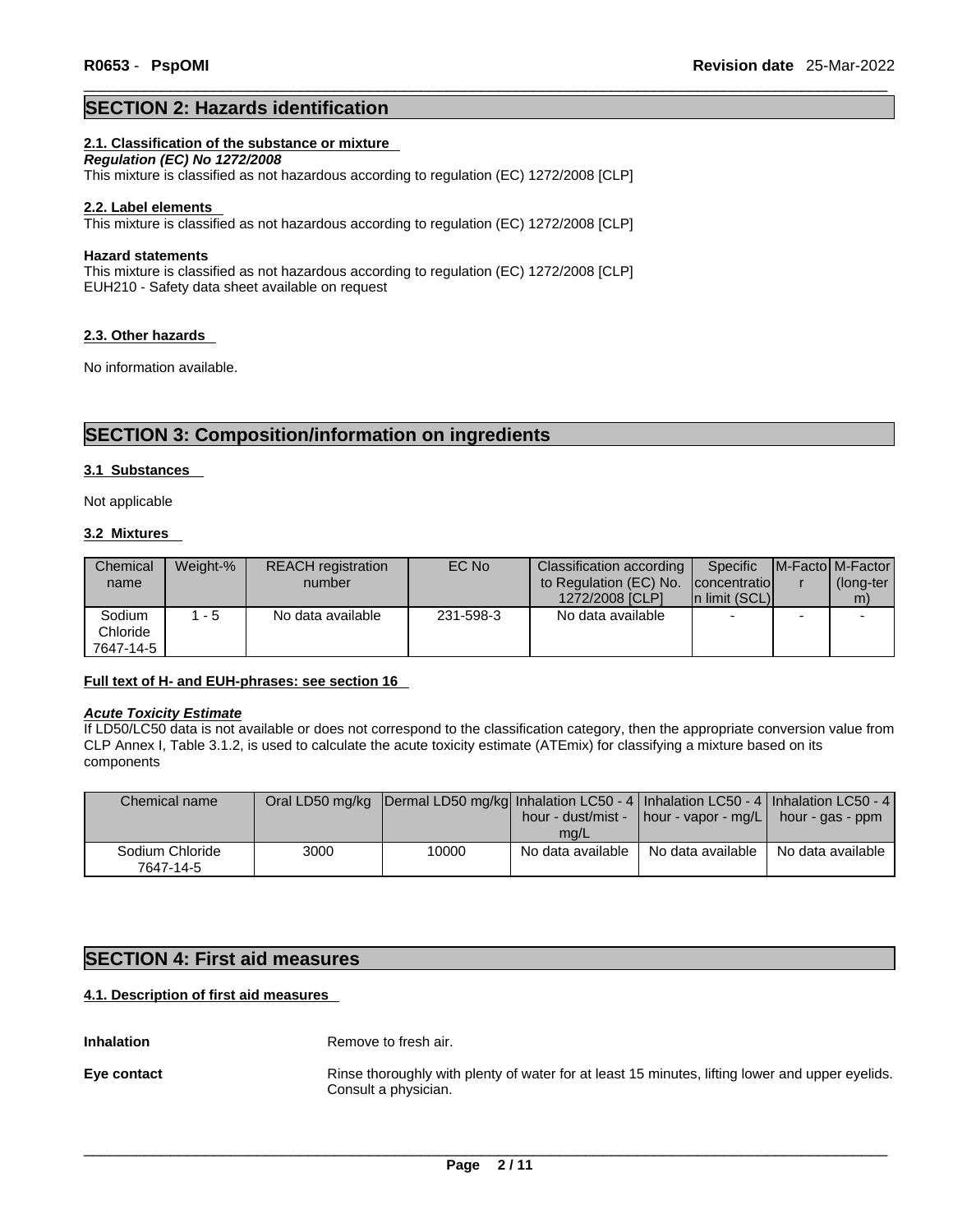| <b>Skin contact</b>                                                             | Wash skin with soap and water. In the case of skin irritation or allergic reactions see a<br>physician. |  |  |  |
|---------------------------------------------------------------------------------|---------------------------------------------------------------------------------------------------------|--|--|--|
| Ingestion                                                                       | Rinse mouth.                                                                                            |  |  |  |
| 4.2. Most important symptoms and effects, both acute and delayed                |                                                                                                         |  |  |  |
| <b>Symptoms</b>                                                                 | No information available.                                                                               |  |  |  |
| 4.3. Indication of any immediate medical attention and special treatment needed |                                                                                                         |  |  |  |
| Note to physicians                                                              | Treat symptomatically.                                                                                  |  |  |  |

## **SECTION 5: Firefighting measures**

### **5.1. Extinguishing media**

| <b>Suitable Extinguishing Media</b>                        | Use extinguishing measures that are appropriate to local circumstances and the<br>surrounding environment. |
|------------------------------------------------------------|------------------------------------------------------------------------------------------------------------|
| <b>Large Fire</b>                                          | CAUTION: Use of water spray when fighting fire may be inefficient.                                         |
| Unsuitable extinguishing media                             | Do not scatter spilled material with high pressure water streams.                                          |
| 5.2. Special hazards arising from the substance or mixture |                                                                                                            |
| Specific hazards arising from the<br>chemical              | No information available.                                                                                  |
| 5.3. Advice for firefighters                               |                                                                                                            |
| Special protective equipment and                           | Firefighters should wear self-contained breathing apparatus and full firefighting turnout                  |

**precautions for fire-fighters** gear. Use personal protection equipment.

### **SECTION 6: Accidental release measures**

| 6.1. Personal precautions, protective equipment and emergency procedures |                                                                                      |  |  |
|--------------------------------------------------------------------------|--------------------------------------------------------------------------------------|--|--|
| <b>Personal precautions</b>                                              | Ensure adequate ventilation.                                                         |  |  |
| For emergency responders                                                 | Use personal protection recommended in Section 8.                                    |  |  |
| 6.2. Environmental precautions                                           |                                                                                      |  |  |
| <b>Environmental precautions</b>                                         | See Section 12 for additional Ecological Information.                                |  |  |
| 6.3. Methods and material for containment and cleaning up                |                                                                                      |  |  |
| <b>Methods for containment</b>                                           | Prevent further leakage or spillage if safe to do so.                                |  |  |
| Methods for cleaning up                                                  | Take up mechanically, placing in appropriate containers for disposal.                |  |  |
| Prevention of secondary hazards                                          | Clean contaminated objects and areas thoroughly observing environmental regulations. |  |  |
| 6.4. Reference to other sections                                         |                                                                                      |  |  |
| Reference to other sections                                              | See section 8 for more information. See section 13 for more information.             |  |  |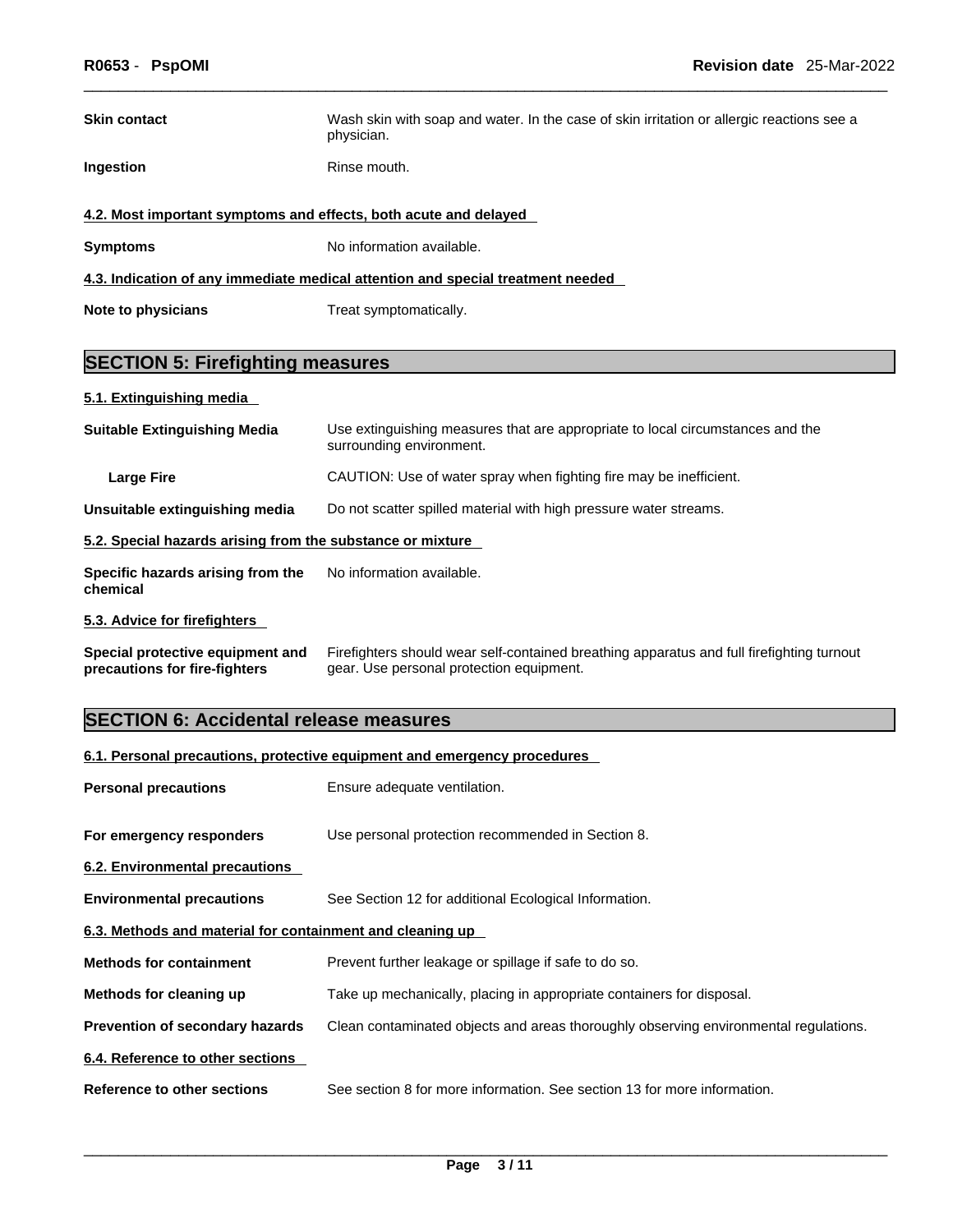### **SECTION 7: Handling and storage**

#### **7.1. Precautions for safe handling**

| Advice on safe handling                                           | Ensure adequate ventilation.                                           |
|-------------------------------------------------------------------|------------------------------------------------------------------------|
| <b>General hygiene considerations</b>                             | Handle in accordance with good industrial hygiene and safety practice. |
| 7.2. Conditions for safe storage, including any incompatibilities |                                                                        |
| <b>Storage Conditions</b>                                         | Keep container tightly closed in a dry and well-ventilated place.      |
|                                                                   |                                                                        |

#### **7.3. Specific end use(s)**

**Risk management methods [RMM]** The information required iscontained in this Safety Data Sheet.

### **SECTION 8: Exposure controls/personal protection**

#### **8.1. Control parameters**

**Individual protection measures,**

#### **Exposure Limits**

| Chemical name                                                                        | Ireland | Italy                                                  | <b>Italy REL</b>                                                                                                                                    | Latvia                   | Lithuania               |
|--------------------------------------------------------------------------------------|---------|--------------------------------------------------------|-----------------------------------------------------------------------------------------------------------------------------------------------------|--------------------------|-------------------------|
| Sodium Chloride                                                                      | -       |                                                        |                                                                                                                                                     | TWA: 5 mg/m <sup>3</sup> | TWA: $5 \text{ mg/m}^3$ |
| 7647-14-5                                                                            |         |                                                        |                                                                                                                                                     |                          |                         |
| <b>Biological occupational exposure</b><br><b>limits</b>                             |         |                                                        | This product, as supplied, does not contain any hazardous materials with biological limits<br>established by the region specific regulatory bodies. |                          |                         |
| Derived No Effect Level (DNEL)<br><b>Predicted No Effect Concentration</b><br>(PNEC) |         | No information available.<br>No information available. |                                                                                                                                                     |                          |                         |
| 8.2. Exposure controls                                                               |         |                                                        |                                                                                                                                                     |                          |                         |
| <b>Engineering controls</b>                                                          |         | No information available.                              |                                                                                                                                                     |                          |                         |

| such as personal protective<br>equipment |                                                                                                                                                                             |
|------------------------------------------|-----------------------------------------------------------------------------------------------------------------------------------------------------------------------------|
| <b>Eye/face protection</b>               | No special protective equipment required.                                                                                                                                   |
|                                          |                                                                                                                                                                             |
| Skin and body protection                 | No special protective equipment required.                                                                                                                                   |
| <b>Respiratory protection</b>            | No protective equipment is needed under normal use conditions. If exposure limits are<br>exceeded or irritation is experienced, ventilation and evacuation may be required. |
| <b>General hygiene considerations</b>    | Handle in accordance with good industrial hygiene and safety practice.                                                                                                      |
| <b>Environmental exposure controls</b>   | No information available.                                                                                                                                                   |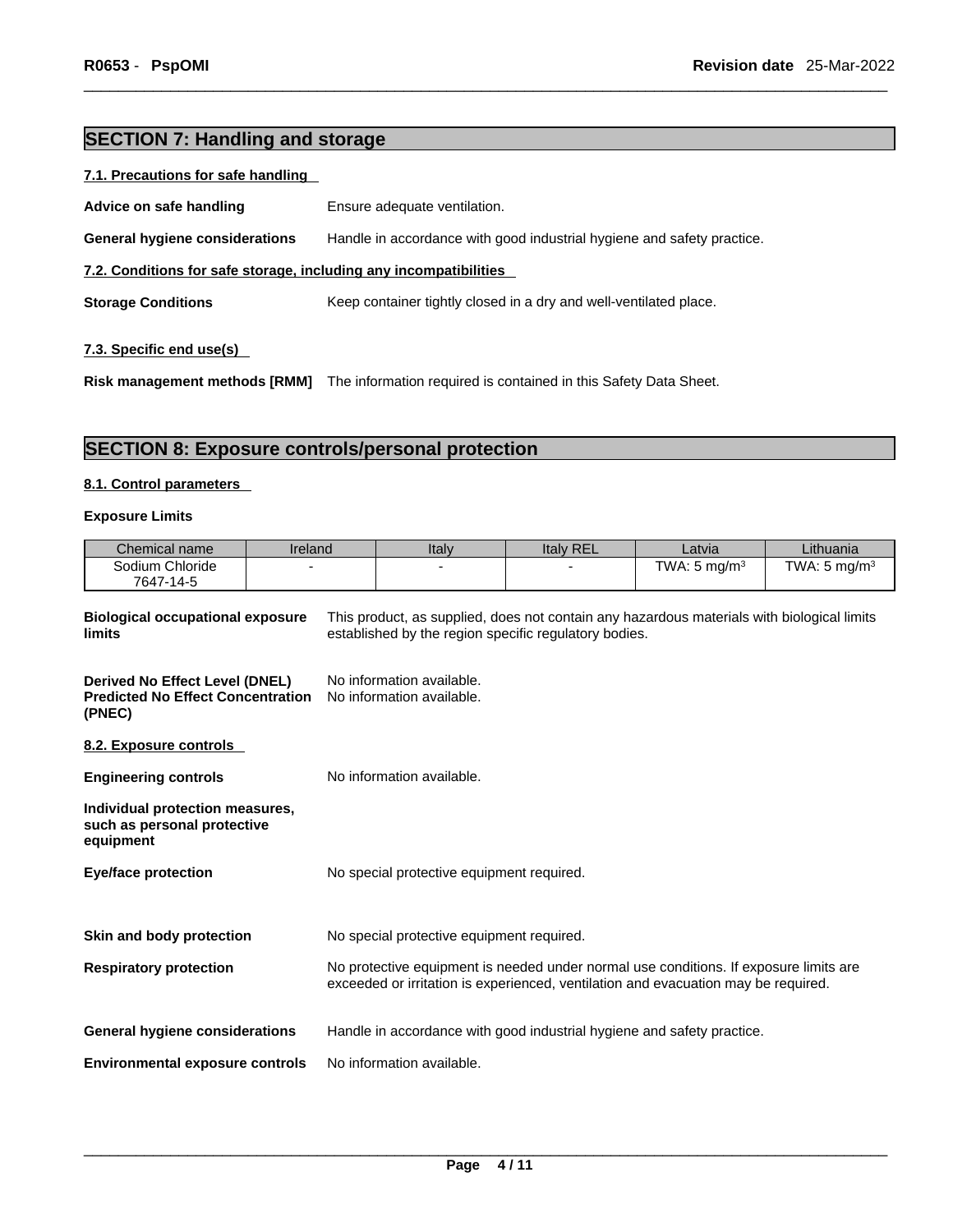### **SECTION 9: Physical and chemical properties**

| 9.1. Information on basic physical and chemical properties |                          |                  |
|------------------------------------------------------------|--------------------------|------------------|
| <b>Physical state</b>                                      | Liquid                   |                  |
| Appearance                                                 | Colorless                |                  |
| Color                                                      | No information available |                  |
| Odor                                                       | Mild.                    |                  |
| <b>Odor threshold</b>                                      | No information available |                  |
|                                                            |                          |                  |
| <b>Property</b>                                            | Values                   | Remarks • Method |
| Melting point / freezing point                             | No data available        | None known       |
| Initial boiling point and boiling                          | No data available        | None known       |
| range                                                      |                          |                  |
| <b>Flammability (solid, gas)</b>                           | No data available        | None known       |
| <b>Flammability Limit in Air</b>                           |                          | None known       |
| Upper flammability or explosive                            | No data available        |                  |
| <b>limits</b>                                              |                          |                  |
| Lower flammability or explosive                            | No data available        |                  |
| limits                                                     |                          |                  |
| <b>Flash point</b>                                         | No data available        | None known       |
| <b>Autoignition temperature</b>                            | 392.8 °C                 |                  |
| <b>Decomposition temperature</b>                           |                          | None known       |
| рH                                                         | No data available        | None known       |
| pH (as aqueous solution)                                   | No data available        | None known       |
| <b>Kinematic viscosity</b>                                 | No data available        | None known       |
| <b>Dynamic viscosity</b>                                   | No data available        | None known       |
| <b>Water solubility</b>                                    | No data available        | None known       |
| Solubility(ies)                                            | No data available        | None known       |
| <b>Partition coefficient</b>                               | No data available        | None known       |
| Vapor pressure                                             | No data available        | None known       |
| <b>Relative density</b>                                    | No data available        | None known       |
| <b>Bulk density</b>                                        | No data available        |                  |
| <b>Liquid Density</b>                                      | No data available        |                  |
| <b>Vapor density</b>                                       | No data available        | None known       |
| <b>Particle characteristics</b>                            |                          |                  |
| <b>Particle Size</b>                                       | No information available |                  |
| <b>Particle Size Distribution</b>                          | No information available |                  |

#### **9.2. Other information**

*9.2.1. Information with regard to physical hazard classes* Not applicable

*9.2.2. Other safety characteristics* No information available

### **SECTION 10: Stability and reactivity**

#### **10.1. Reactivity**

**Reactivity No information available.** 

**10.2. Chemical stability** 

**Stability** Stable under normal conditions.

#### **Explosion data Sensitivity to mechanical impact** None. **Sensitivity to static discharge** None.

**10.3. Possibility of hazardous reactions**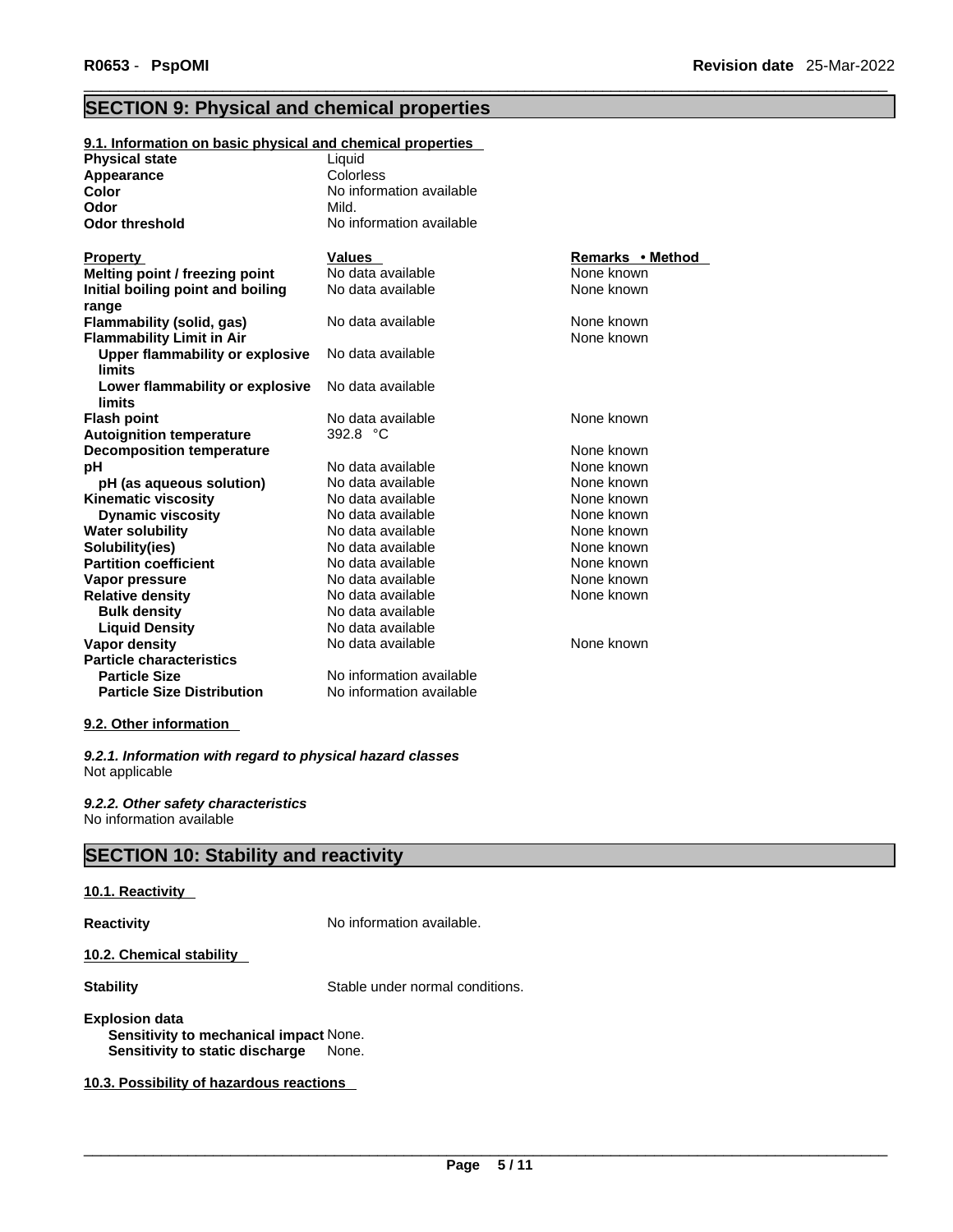**Possibility of hazardous reactions** None under normal processing.

**10.4. Conditions to avoid** 

**Conditions to avoid** None known based on information supplied.

**10.5. Incompatible materials**

**Incompatible materials** None known based on information supplied.

**10.6. Hazardous decomposition products** 

**Hazardous decomposition products** None known based on information supplied.

### **SECTION 11: Toxicological information**

#### **11.1. Information on hazard classes as defined in Regulation (EC) No 1272/2008**

#### **Information on likely routes of exposure**

**Product Information**

| <b>Inhalation</b>   | Specific test data for the substance or mixture is not available. |
|---------------------|-------------------------------------------------------------------|
| Eye contact         | Specific test data for the substance or mixture is not available. |
| <b>Skin contact</b> | Specific test data for the substance or mixture is not available. |
| Ingestion           | Specific test data for the substance or mixture is not available. |

#### **Symptoms related to the physical, chemical and toxicological characteristics**

**Symptoms** No information available.

**Acute toxicity** 

**Numerical measures of toxicity**

**The following values are calculated based on chapter 3.1 of the GHS document**

| ATEmix (oral)   | 21,965.20 mg/kg |
|-----------------|-----------------|
| ATEmix (dermal) | 19,322.50 mg/kg |

#### **Component Information**

| Chemical name   | Oral LD50  | Dermal LD50 | <b>Inhalation LC50</b> |
|-----------------|------------|-------------|------------------------|
| Sodium Chloride | Rat        | Rabbit      | Rat)                   |
|                 | $=$ 3 g/kg | 10000 mg/kg | $\sim$ 42 ma/L         |

#### **Delayed and immediate effects as well as chronic effects from short and long-term exposure**

| <b>Skin corrosion/irritation</b>                                   | No information available. |
|--------------------------------------------------------------------|---------------------------|
| <b>Serious eye damage/eye irritation</b> No information available. |                           |
| Respiratory or skin sensitization                                  | No information available. |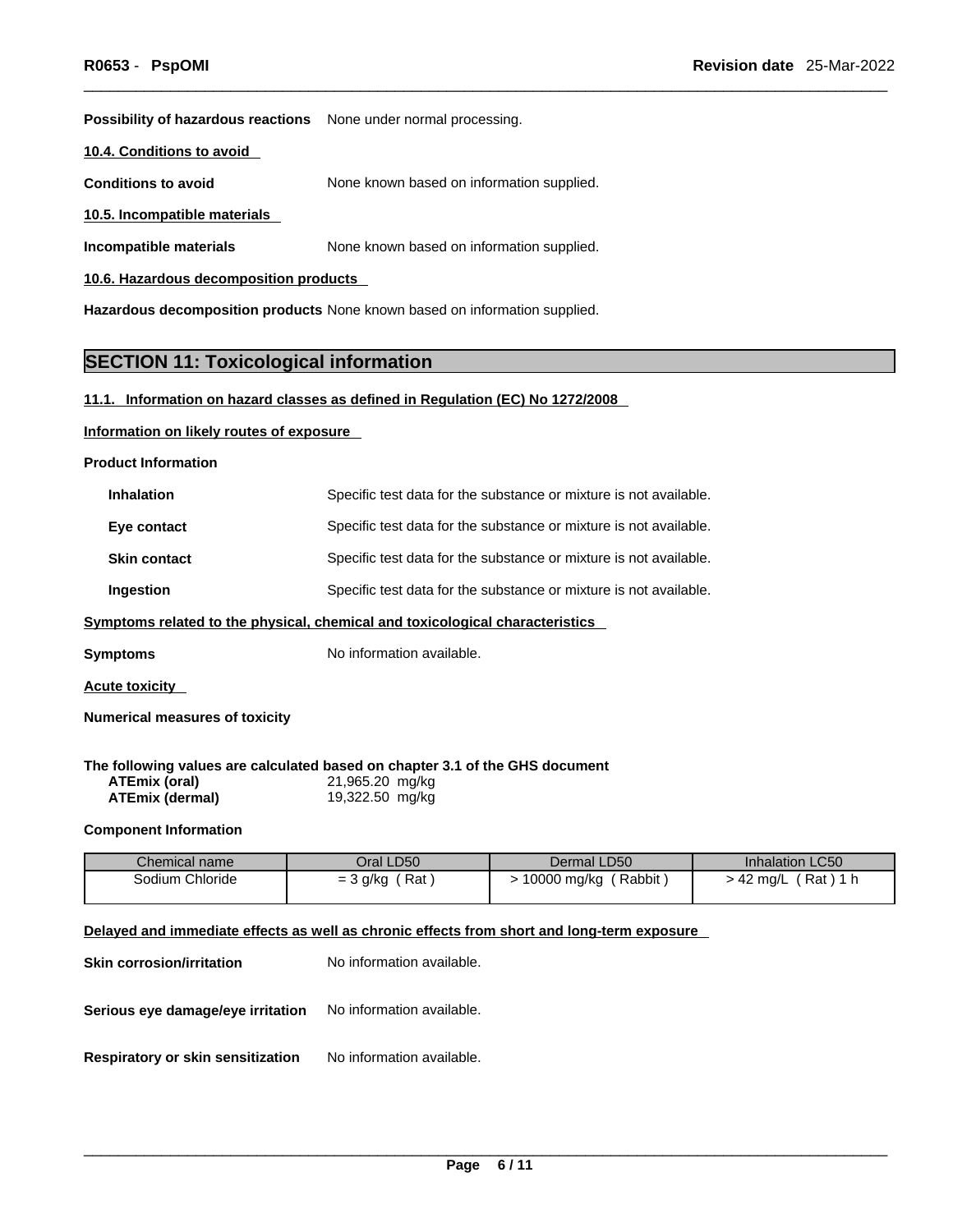| R0653 - PspOMI                          |                           | Revision date 25-Mar-2022 |
|-----------------------------------------|---------------------------|---------------------------|
| <b>Germ cell mutagenicity</b>           | No information available. |                           |
| Carcinogenicity                         | No information available. |                           |
| <b>Reproductive toxicity</b>            | No information available. |                           |
| <b>STOT - single exposure</b>           | No information available. |                           |
| <b>STOT - repeated exposure</b>         | No information available. |                           |
| <b>Aspiration hazard</b>                | No information available. |                           |
| 11.2. Information on other hazards      |                           |                           |
| 11.2.1. Endocrine disrupting properties |                           |                           |
| <b>Endocrine disrupting properties</b>  | No information available. |                           |
| 11.2.2. Other information               |                           |                           |
| Other adverse effects                   | No information available. |                           |
|                                         |                           |                           |

### **SECTION 12: Ecological information**

#### **12.1. Toxicity**

#### **Ecotoxicity**

**Unknown aquatic toxicity** Contains 0 % of components with unknown hazards to the aquatic environment.

| Chemical name   | Algae/aquatic plants | <b>Fish</b>                                                                                                                                                                                                                                                                                                                             | Toxicity to<br>microorganisms | Crustacea                                                                                    |  |
|-----------------|----------------------|-----------------------------------------------------------------------------------------------------------------------------------------------------------------------------------------------------------------------------------------------------------------------------------------------------------------------------------------|-------------------------------|----------------------------------------------------------------------------------------------|--|
| Sodium Chloride |                      | LC50: 5560 - 6080mg/L<br>(96h, Lepomis<br>macrochirus)<br>LC50: =12946mg/L (96h,<br>Lepomis macrochirus)<br>LC50: 6020 - 7070mg/L<br>(96h, Pimephales<br>promelas)<br>LC50: =7050mg/L (96h,<br>Pimephales promelas)<br>LC50: 6420 - 6700mg/L<br>(96h, Pimephales<br>promelas)<br>LC50: 4747 - 7824mg/L<br>(96h, Oncorhynchus<br>mykiss) |                               | EC50: =1000mg/L $(48h,$<br>Daphnia magna)<br>EC50: 340.7 - 469.2mg/L<br>(48h, Daphnia magna) |  |

#### **12.2. Persistence and degradability**

**Persistence and degradability** No information available.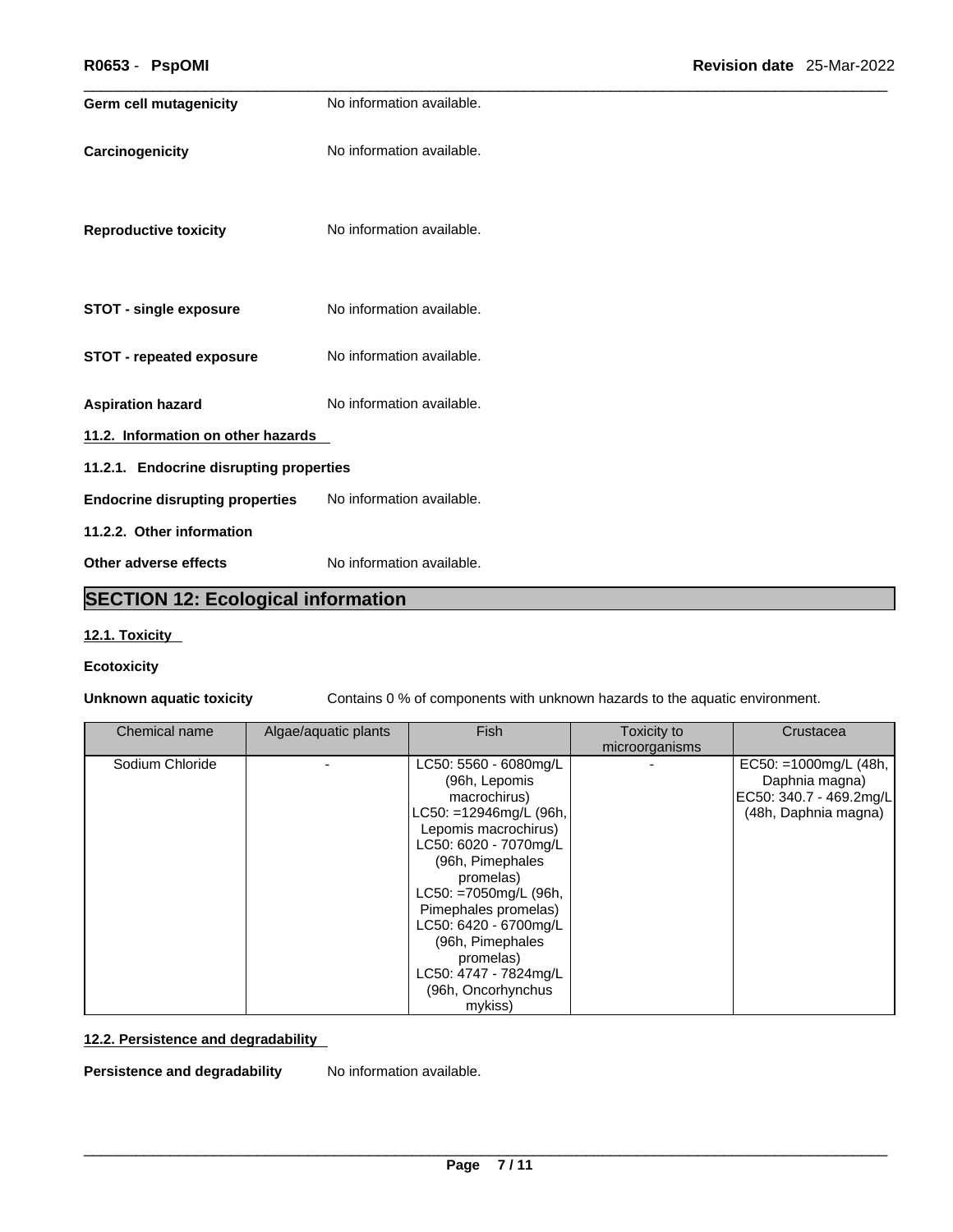#### **12.3. Bioaccumulative potential**

#### **Bioaccumulation**

#### **Component Information**

**12.4. Mobility in soil** 

**Mobility in soil** No information available.

#### **12.5. Results of PBT and vPvB assessment**

#### **PBT and vPvB assessment**

| Chemical name   | PBT and vPvB assessment                             |
|-----------------|-----------------------------------------------------|
| Sodium Chloride | The substance is not PBT / vPvB PBT assessment does |
|                 | not apply                                           |

#### **12.6. Other adverse effects**

**Endocrine disrupting properties** No information available.

#### **12.7. Other adverse effects**

No information available.

### **SECTION 13: Disposal considerations**

#### **13.1. Waste treatment methods**

| Waste from residues/unused | Dispose of in accordance with local regulations. Dispose of waste in accordance with |
|----------------------------|--------------------------------------------------------------------------------------|
| products                   | environmental legislation.                                                           |
| Contaminated packaging     | Do not reuse empty containers.                                                       |

### **SECTION 14: Transport information**

| <b>IATA</b>                       |                          |
|-----------------------------------|--------------------------|
| 14.1 UN number or ID number       | Not regulated            |
| 14.2                              |                          |
| 14.3 Transport hazard class(es)   | Not regulated            |
| 14.4 Packing group                | Not regulated            |
| 14.5 Environmental hazard         | Not applicable           |
| 14.6 Special precautions for user |                          |
| <b>Special Provisions</b>         | None                     |
|                                   |                          |
| <b>IMDG</b>                       |                          |
| 14.1 UN number or ID number       | Not regulated            |
| 14.2                              |                          |
| 14.3 Transport hazard class(es)   | Not regulated            |
| 14.4 Packing group                | Not regulated            |
| 14.5 Environmental hazard         | Not applicable           |
| 14.6 Special precautions for user |                          |
| <b>Special Provisions</b>         | None                     |
| 14.7 Maritime transport in bulk   | No information available |
| according to IMO instruments      |                          |

**RID**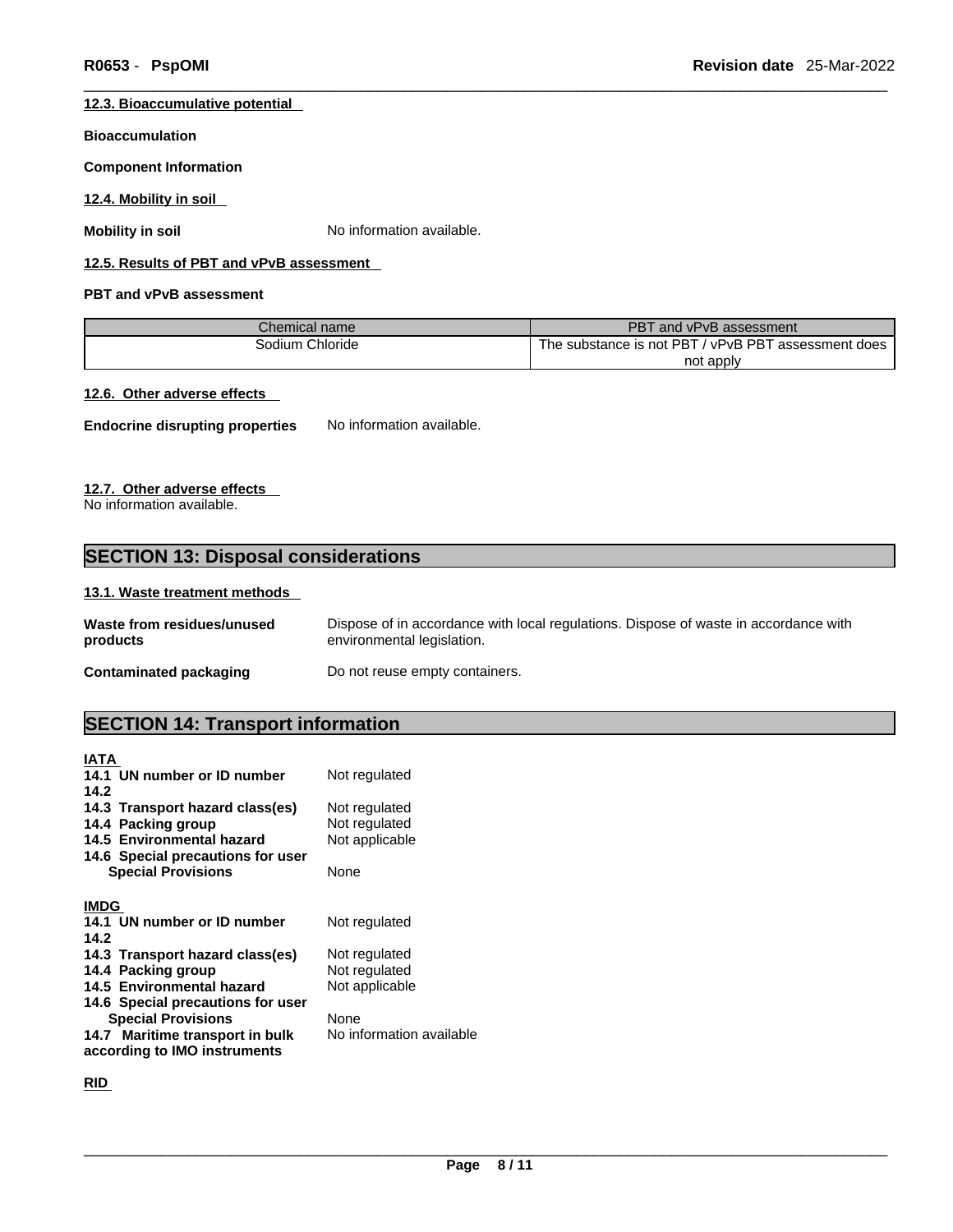| <b>14.1 UN/ID No</b>                                                                       | Not regulated                                    |
|--------------------------------------------------------------------------------------------|--------------------------------------------------|
| 14.2<br>14.3 Transport hazard class(es)<br>14.4 Packing group<br>14.5 Environmental hazard | Not regulated<br>Not regulated<br>Not applicable |
| 14.6 Special precautions for user<br><b>Special Provisions</b>                             | None                                             |
| ADR                                                                                        |                                                  |
| 14.1 UN number or ID number                                                                | Not regulated                                    |
| 14.2<br>14.3 Transport hazard class(es)<br>14.4 Packing group                              | Not regulated<br>Not regulated                   |
| 14.5 Environmental hazard                                                                  | Not applicable                                   |
| 14.6 Special precautions for user<br><b>Special Provisions</b>                             | None                                             |
|                                                                                            |                                                  |

### **SECTION 15: Regulatory information**

#### **15.1. Safety, health and environmental regulations/legislation specific for the substance or mixture**

#### **National regulations**

**France** 

#### **Occupational Illnesses (R-463-3, France)**

| Chemical name   | French RG number |
|-----------------|------------------|
| Sodium Chloride | RG<br>70<br>- 70 |
| 7647-14-5       |                  |

#### **European Union**

Take note of Directive 98/24/EC on the protection of the health and safety of workers from the risks related to chemical agents at work.

#### **Authorizations and/or restrictions on use:**

This product does not contain substances subject to authorization (Regulation (EC) No. 1907/2006 (REACH), Annex XIV) This product does not contain substances subject to restriction (Regulation (EC) No. 1907/2006 (REACH), Annex XVII)

#### **Persistent Organic Pollutants**

Not applicable

### **Ozone-depleting substances (ODS) regulation (EC) 1005/2009**

Not applicable

#### **EU - Plant Protection Products (1107/2009/EC)**

| Chemical<br>name                         | гι.<br>7/2009/FC<br>п.<br><b>Protection Products</b><br>iant<br>cu. |
|------------------------------------------|---------------------------------------------------------------------|
| 7647.<br>$-14-F$<br>chloride -<br>30dium | aaent ו<br>protection<br>Ίanτ                                       |

#### **Biocidal Products Regulation (EU) No 528/2012 (BPR)**

| Chemical name                  | (BPR)<br>- -<br>528/2012<br>I<br>Biocidal<br>roducts Regulation_<br>TEU) NO.<br>'NJ |
|--------------------------------|-------------------------------------------------------------------------------------|
| 7647-14-:<br>odium<br>Chloride | hvaiene<br>$-1$<br>пu.<br>лы т                                                      |

**International Inventories**

**TSCA Contact supplier for inventory compliance status**<br>**DSL/NDSL Contact supplier for inventory compliance status** Contact supplier for inventory compliance status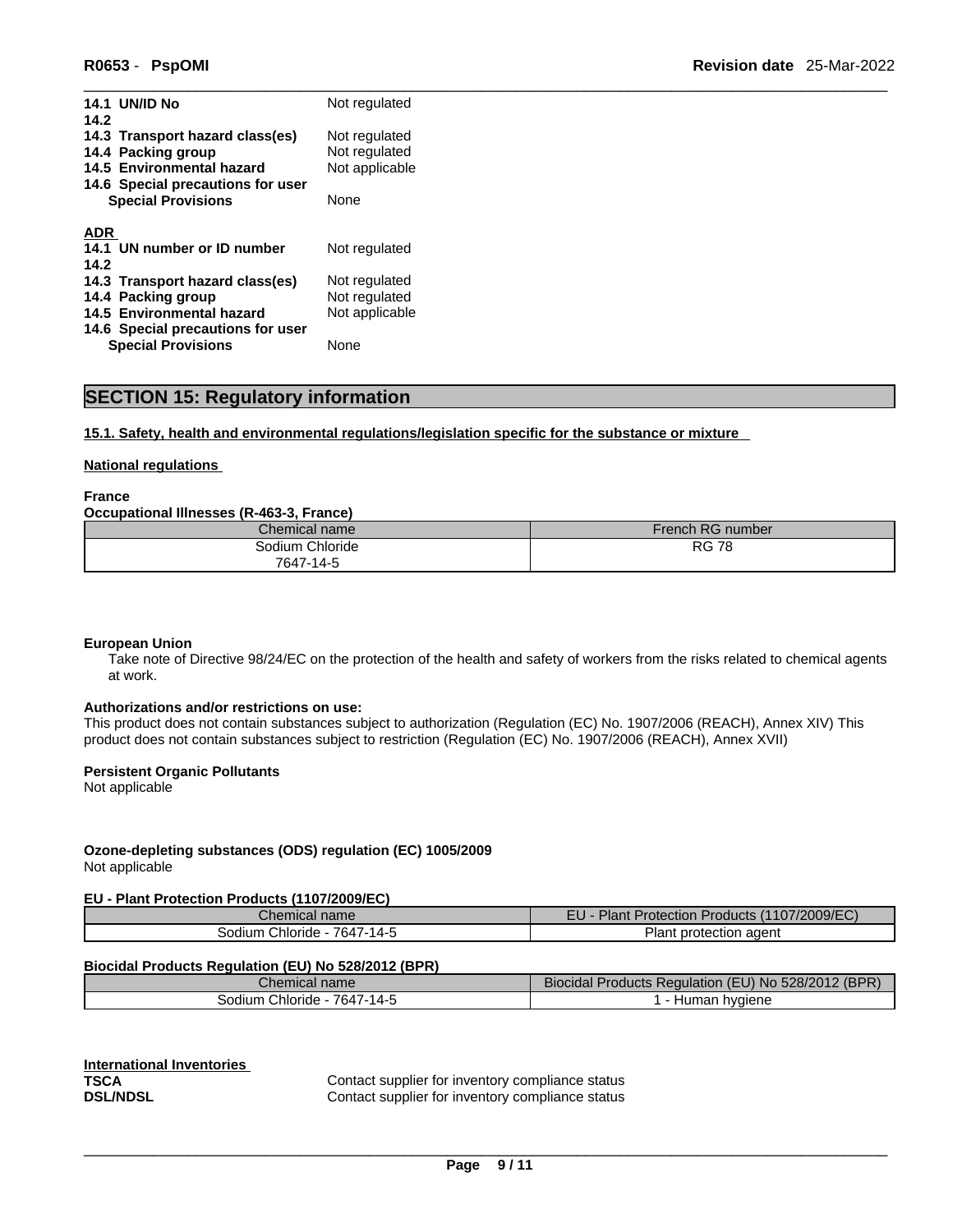| <b>EINECS/ELINCS</b> | Contact supplier for inventory compliance status |
|----------------------|--------------------------------------------------|
| <b>ENCS</b>          | Contact supplier for inventory compliance status |
| <b>IECSC</b>         | Contact supplier for inventory compliance status |
| <b>KECL</b>          | Contact supplier for inventory compliance status |
| <b>PICCS</b>         | Contact supplier for inventory compliance status |
| <b>AIIC</b>          | Contact supplier for inventory compliance status |
| <b>NZIoC</b>         | Contact supplier for inventory compliance status |

#### **Legend:**

 **TSCA** - United States Toxic Substances Control Act Section 8(b) Inventory

 **DSL/NDSL** - Canadian Domestic Substances List/Non-Domestic Substances List

- **EINECS/ELINCS**  European Inventory of Existing Chemical Substances/European List of Notified Chemical Substances
- **ENCS**  Japan Existing and New Chemical Substances
- **IECSC**  China Inventory of Existing Chemical Substances
- **KECL**  Korean Existing and Evaluated Chemical Substances
- **PICCS**  Philippines Inventory of Chemicals and Chemical Substances
- **AICS**  Australian Inventory of Chemical Substances
- **NZIoC**  New Zealand Inventory of Chemicals

#### **15.2. Chemical safety assessment**

**Chemical Safety Report** No information available

### **SECTION 16: Other information**

#### **Key or legend to abbreviations and acronyms used in the safety data sheet**

#### **Legend**

SVHC: Substances of Very High Concern for Authorization:

#### **Legend Section 8: EXPOSURE CONTROLS/PERSONAL PROTECTION**

| <b>TWA</b> | TWA (time-weighted average) | STEL | STEL (Short Term Exposure Limit) |
|------------|-----------------------------|------|----------------------------------|
| Ceiling    | Maximum limit value         |      | Skin designation                 |
| ᆠ          | Sensitizers                 |      |                                  |

**Key literature references and sources for data used to compile the SDS** Agency for Toxic Substances and Disease Registry (ATSDR) U.S. Environmental Protection Agency ChemView Database European Food Safety Authority (EFSA) European Chemicals Agency (ECHA) Committee for Risk Assessment (ECHA\_RAC) European Chemicals Agency (ECHA) (ECHA\_API) EPA (Environmental Protection Agency) Acute Exposure Guideline Level(s) (AEGL(s)) U.S. Environmental Protection Agency Federal Insecticide, Fungicide, and Rodenticide Act U.S. Environmental Protection Agency High Production Volume Chemicals Food Research Journal Hazardous Substance Database International Uniform Chemical Information Database (IUCLID) National Institute of Technology and Evaluation (NITE) Australia National Industrial Chemicals Notification and Assessment Scheme (NICNAS) NIOSH (National Institute for Occupational Safety and Health) National Library of Medicine's ChemID Plus (NLM CIP) National Library of Medicine's PubMed database (NLM PUBMED) National Toxicology Program (NTP) New Zealand's Chemical Classification and Information Database (CCID) Organization for Economic Co-operation and Development Environment, Health, and Safety Publications Organization for Economic Co-operation and Development High Production Volume Chemicals Program Organization for Economic Co-operation and Development Screening Information Data Set World Health Organization